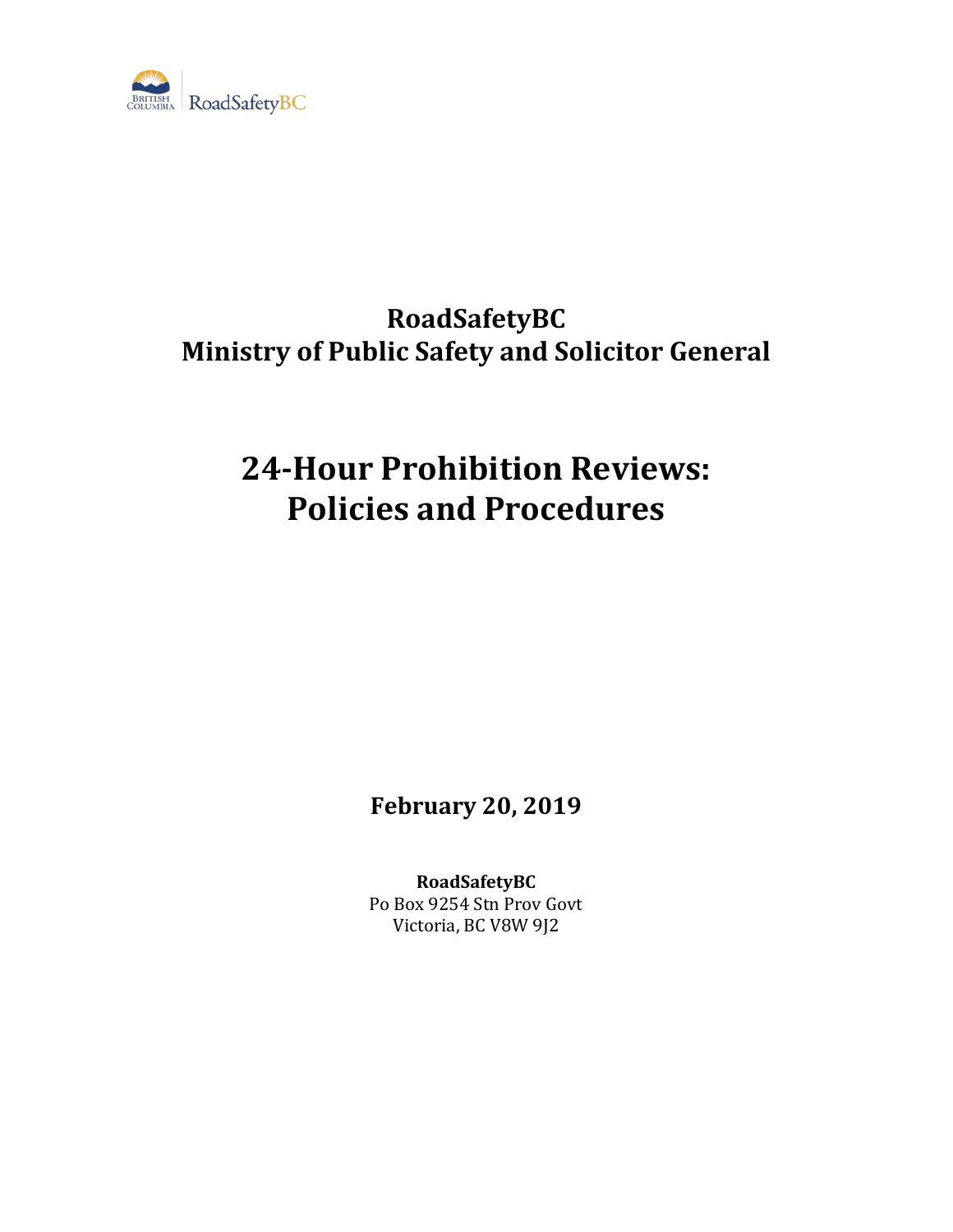

## **Table of Contents**

|  | 2.0 |                                                                                              |  |
|--|-----|----------------------------------------------------------------------------------------------|--|
|  | 2.1 |                                                                                              |  |
|  |     |                                                                                              |  |
|  | 3.0 |                                                                                              |  |
|  |     |                                                                                              |  |
|  |     |                                                                                              |  |
|  |     |                                                                                              |  |
|  | 3.1 |                                                                                              |  |
|  | 3.2 |                                                                                              |  |
|  | 3.3 |                                                                                              |  |
|  |     |                                                                                              |  |
|  | 4.0 |                                                                                              |  |
|  | 4.1 |                                                                                              |  |
|  | 4.2 | Reason for Review: Failure to administer BAC test when requested  10                         |  |
|  | 4.3 | Reason for Review: Failure to administer a prescribed physical coordination test when        |  |
|  | 44  | Reason for Review: Applicant was not the driver or did not have care or control of the motor |  |
|  | 4.5 |                                                                                              |  |
|  |     |                                                                                              |  |
|  | 5.0 |                                                                                              |  |
|  | 5.1 |                                                                                              |  |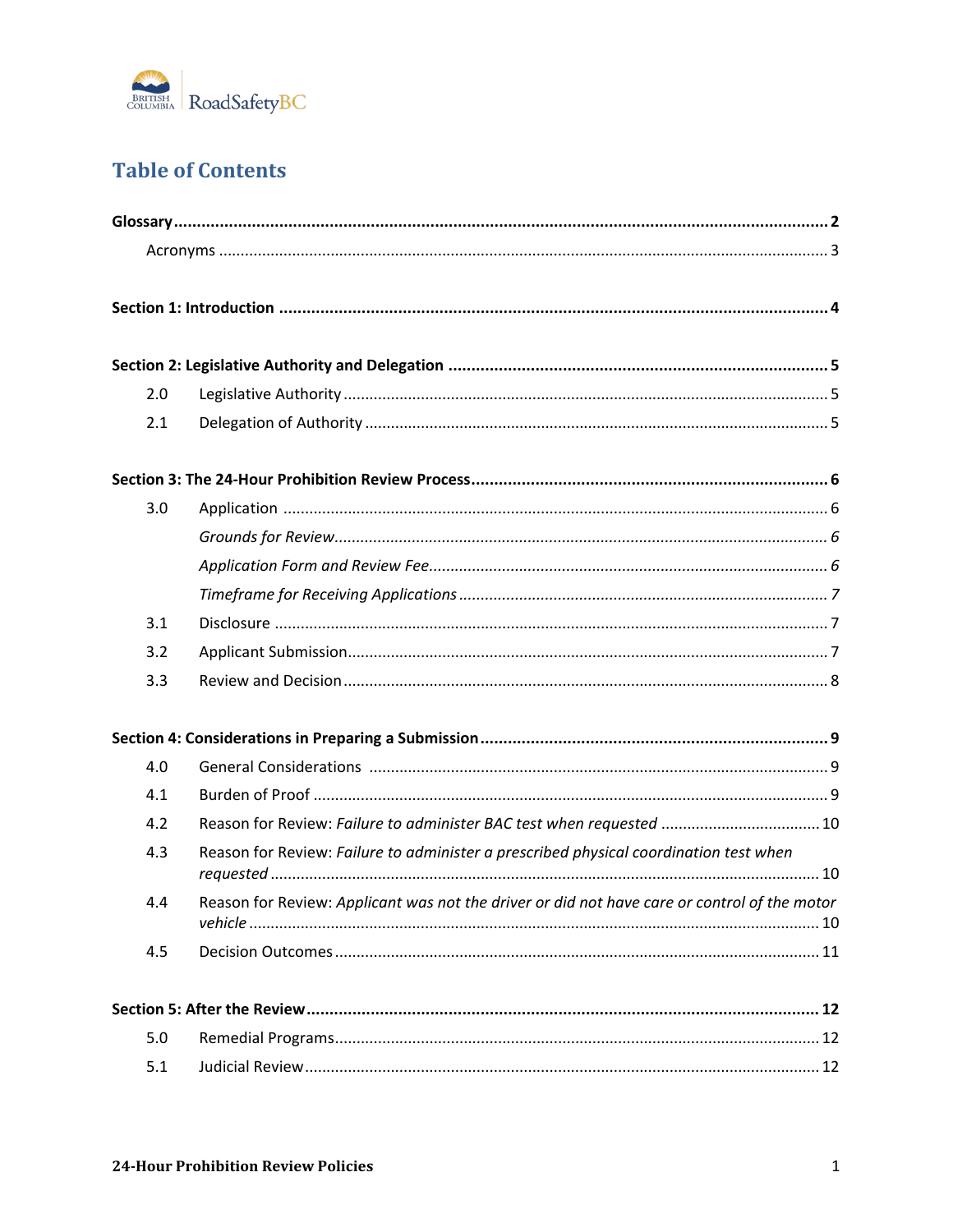

## <span id="page-2-0"></span>**Glossary[1](#page-2-1)**

**24-Hour Prohibition –** A prohibition from driving for 24 hours, issued under section 215 of the *Motor Vehicle Act*. The prohibition is issued when a police officer has reasonable grounds to believe that an individual's ability to drive is affected by alcohol or a drug.

**Adjudicator –** An independent decision-maker to whom the Superintendent has delegated the authority to conduct 24-hour prohibition reviews.

**Applicant –** A person who has been served with a Notice of 24-Hour Prohibition and, within seven days of the date of service, filed a complete *24-Hour Prohibition Application for Review* (MV2648) at an ICBC driver licensing office or Service BC office, and paid the prescribed fee.

**Approved Screening Device ("ASD")** – A prescribed roadside screening device used by police officers for the purpose of alcohol screening. All police agencies in BC use the Alco-Sensor FST

**Blood Alcohol Concentration ("BAC") –** The concentration of alcohol in a person's blood, expressed as "mg%" (milligrams of alcohol per 100 millilitres of blood).

**BAC Test –** A test to determine the amount of alcohol in a person's body. The ASD measures the person's BAC, from the sample of breath the person provides into the ASD.

**Blood Drug Concentration ("BDC") –** The concentration of drugs in a person's blood, expressed as "ng/ml" (nanograms of a drug per 100 millilitres of blood).

**Care or Control** – Courts have defined this term as meaning an intentional course of conduct associated with a motor vehicle by a person whose ability to drive is impaired, or whose blood alcohol or blood drug level exceeds the legal limit in circumstances that create a realistic risk of danger to persons or property.

**Drug Recognition Expert ("DRE")** – A police officer who is accredited by the International Association of Chiefs of Police to recognize impairment in drivers under the influence of drugs.

**Decision** – The decision made by the adjudicator after considering a 24-hour prohibition review.

**Disclosure** – The act of providing an applicant with copies of all materials the police officer provided to ICBC. This ensures applicants are fully aware of the case that they must address.

**Driver –** Includes, but is not limited to, a person having care or control of [a](#page-2-2) motor vehicle on a highway or industrial road whether or not the motor vehicle is in motion.<sup>2</sup>

<span id="page-2-1"></span> $\overline{a}$ *<sup>1</sup> Note: Some of the terms and acronyms listed above do not appear in this document, but may be used in evidence that is provided to applicants, such as the police officer's report.*

<span id="page-2-2"></span>*<sup>2</sup> For the purposes of this document, "driver" may be used generally to refer to the person on whom the prohibition was served, who has yet to apply for a review.*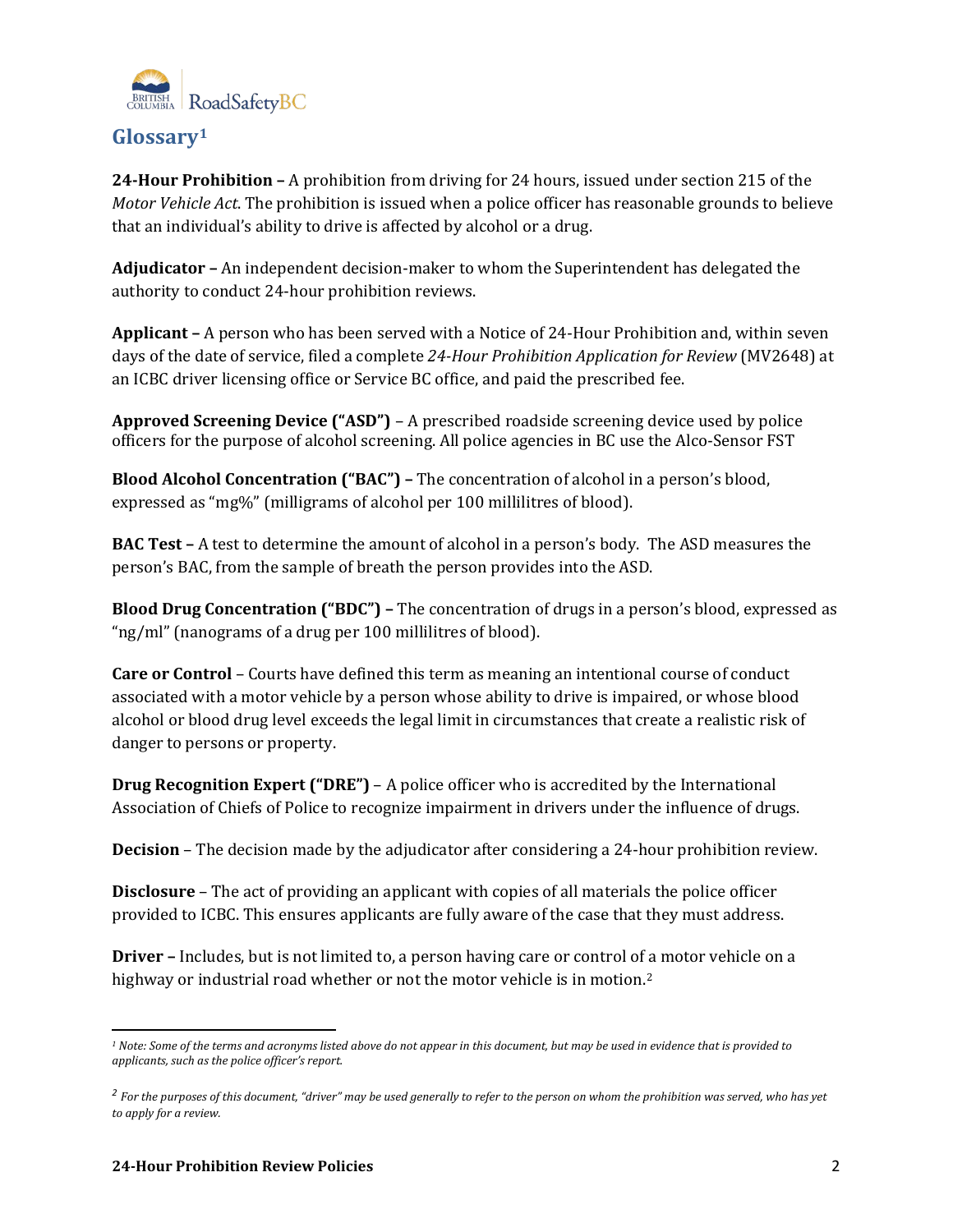

**Fail –** An ASD reading which indicates a BAC of 80 milligrams of alcohol per 100 millilitres of blood (80 mg%) or greater as determined by an analysis of a breath sample.

**Ignition Interlock Program ("IIP") –** A remedial program for drivers who have received alcoholrelated driving prohibitions. An ignition interlock device prevents a driver from driving a vehicle if they have alcohol in their body. Program participants are required to have the device installed in all of the vehicles that they drive.

**Oral Fluid Screening Device ("OFS")** – A prescribed screening device used by police officers for the purpose of drug screening. The OFS detects the presence of drugs in oral fluid (saliva). The Dräger DrugTest 5000 is currently approved for use in Canada.

**Prescribed Physical Coordination Test –** A physical coordination test prescribed by the *Physical Coordination Test Regulation* that consists of the following standard field sobriety tests administered together: (a) the horizontal gaze nystagmus test; (b) the walk-and-turn test; and (c) the one-leg stand test.

**Representative –** A lawyer, translator, guardian, or other person authorized by the applicant to deal with matters relating to the 24-hour prohibition review process on their behalf.

**Representation Authorization –** A document signed by an applicant which provides written authorization permitting RoadSafetyBC to deal directly with a representative and provides the representative's contact information. Unless otherwise set out in the authorization, RoadSafetyBC may provide disclosure and a copy of the review decision to the representative.

**Responsible Driver Program ("RDP") –** A remedial education and counselling program for drivers who have received alcohol- or drug-related prohibitions.

**Superintendent –** The Superintendent of Motor Vehicles, or a person to whom his or her powers, duties or functions have been delegated.

**Warn –** An ASD reading which indicates a BAC of 50 milligrams of alcohol per 100 millilitres of blood (50 mg%) or greater as determined by an analysis of a breath sample.

#### <span id="page-3-0"></span>**Acronyms**

| <b>Act</b> - Motor Vehicle Act            | <b>DRE</b> - Drug recognition expert                       |
|-------------------------------------------|------------------------------------------------------------|
| <b>ASD</b> - Approved screening device    | <b>ICBC</b> – Insurance Corporation of British<br>Columbia |
| <b>BAC</b> - Blood alcohol concentration  |                                                            |
| <b>BDC</b> - Blood drug concentration     | <b>OFS</b> - Oral Fluid Screening Device                   |
| <b>DLO</b> - ICBC driver licensing office | <b>MVI</b> – Motor vehicle incident                        |
|                                           | <b>SFST</b> - Standard Field Sobriety Test                 |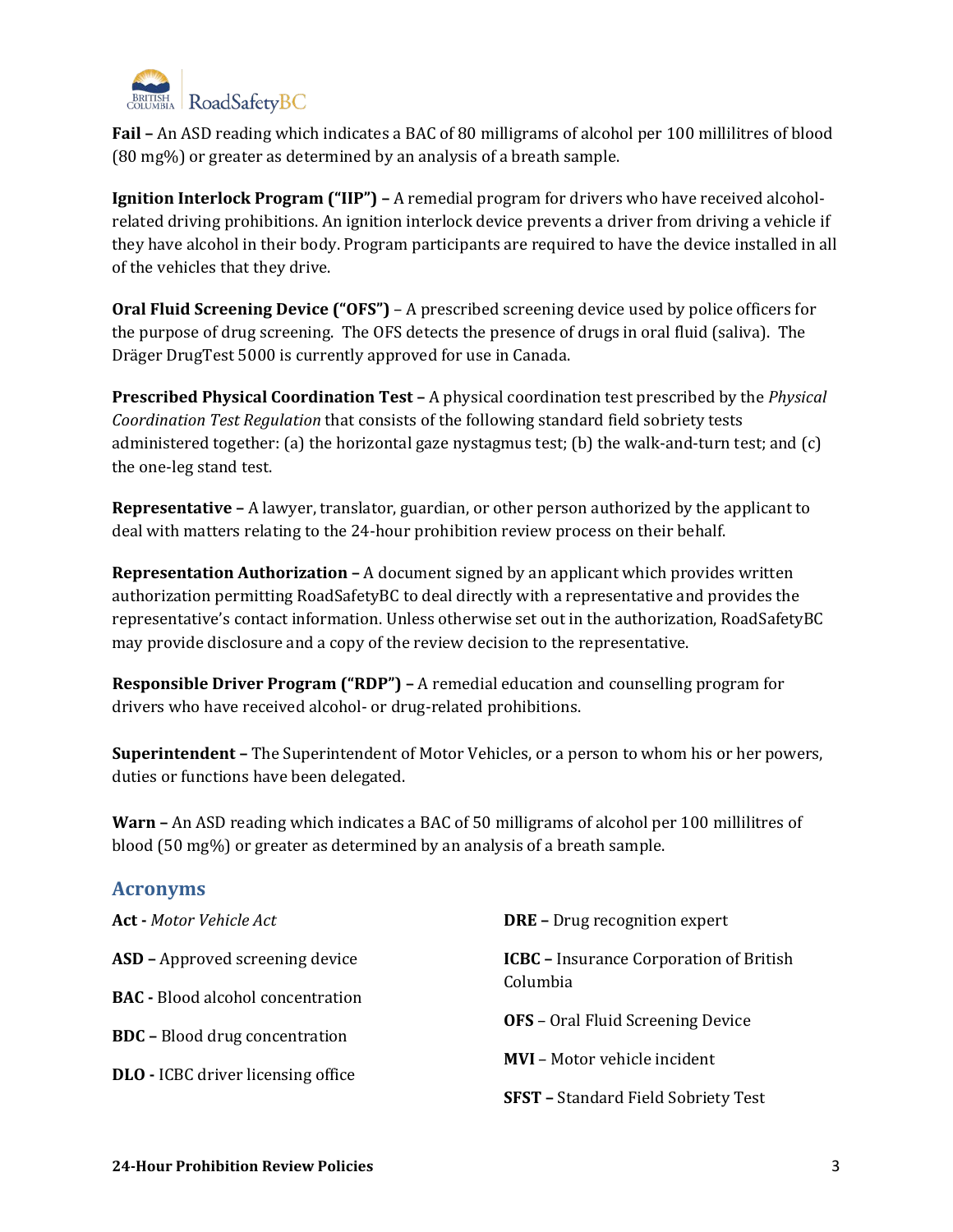

## <span id="page-4-0"></span>**Section 1: Introduction**

Driving while affected by alcohol, drugs, or a combination of alcohol and drugs, remains a leading cause of death on British Columbia's roads. Even small amounts of alcohol or drugs can affect a person's ability to drive, thus increasing the risk of motor vehicle incidents and serious injury or death.

24-hour driving prohibitions were introduced in British Columbia in 1966 to enable police to immediately remove alcohol-affected drivers from the road. In 1982 the prohibition was expanded to include drug-affected drivers. If police have reasonable grounds to believe that a person's ability to operate a vehicle is affected by alcohol and/or drugs, they may issue a Notice of Prohibition to the driver prohibiting them from driving for 24 hours and request the driver surrender their licence[. P](#page-4-1)olice also have the discretion to immediately impound the driver's vehicle for a 24-hour period.3

An individual who receives a 24-hour prohibition for alcohol or drugs may apply to the Superintendent of Motor Vehicles for an administrative review of the prohibition. Reviews have been available for alcohol-related 24-hour prohibitions since 2005; reviews for drug-related 24 hour prohibitions were implemented in October 2018.

This document provides an overview of the 24-hour prohibition review process and the procedures used by the Superintendent. It also provides general information to individuals who have received a Notice of 24 Hour Prohibition that will assist them in understanding the issues that are relevant for their submissions to the Superintendent. This document is intended as a guideline, and adjudicators are not bound by the guidelines or policies found in this document, except where statutorily required by the Motor Vehicle Act.

<span id="page-4-1"></span><sup>&</sup>lt;sup>3</sup> There is no provision for the review of 24-hour vehicle impoundments.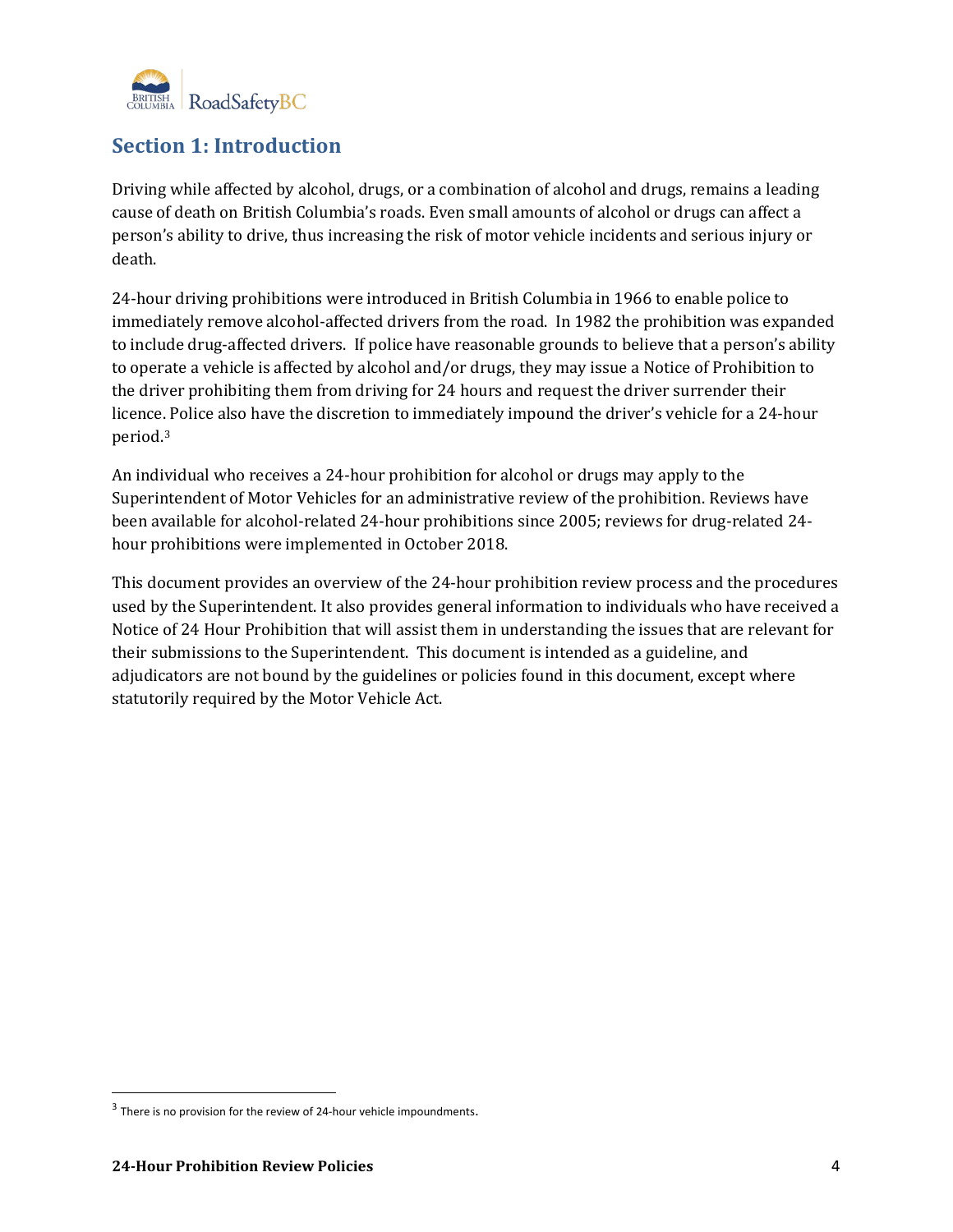

## <span id="page-5-0"></span>**Section 2: Legislative Authority and Delegation**

#### <span id="page-5-1"></span>**2.0 Legislative Authority**

Legislative authority for 24-hour prohibitions, and reviews of those prohibitions, is set out in the Act.

Section 215 of the Act authorizes police officers to issue 24-hour prohibitions in certain circumstances.

Sections 215.1, 215.2 and 215.3 of the Act set out the driver's right to request a review of the prohibition, and the process and parameters for those reviews. The *Review of 24 Hour Driving Prohibition Regulation* prescribes the time limits and application fees for a review.

## <span id="page-5-2"></span>**2.1 Delegation of Authority**

Section 117 of the Act provides the Superintendent with the authority to delegate powers, duties or functions to staff of RoadSafetyBC and the Insurance Corporation of British Columbia (ICBC).

The Superintendent has delegated the authority to conduct reviews of 24-hour prohibitions to RoadSafetyBC adjudicators.

The Superintendent has also delegated the following administrative functions to ICBC staff:

- providing review application forms to applicants and accepting the completed application forms and prescribed review fees;
- entering the prohibitions on the driving records.

The current Statutes and Regulations of British Columbia are available online at [http://www.bclaws.ca](http://www.bclaws.ca/)

Official print copies of British Columbia Acts and Regulations are available for purchase from Crown Publications Inc. online at<http://www.crownpub.bc.ca/> or by phone at 250- 287-6409.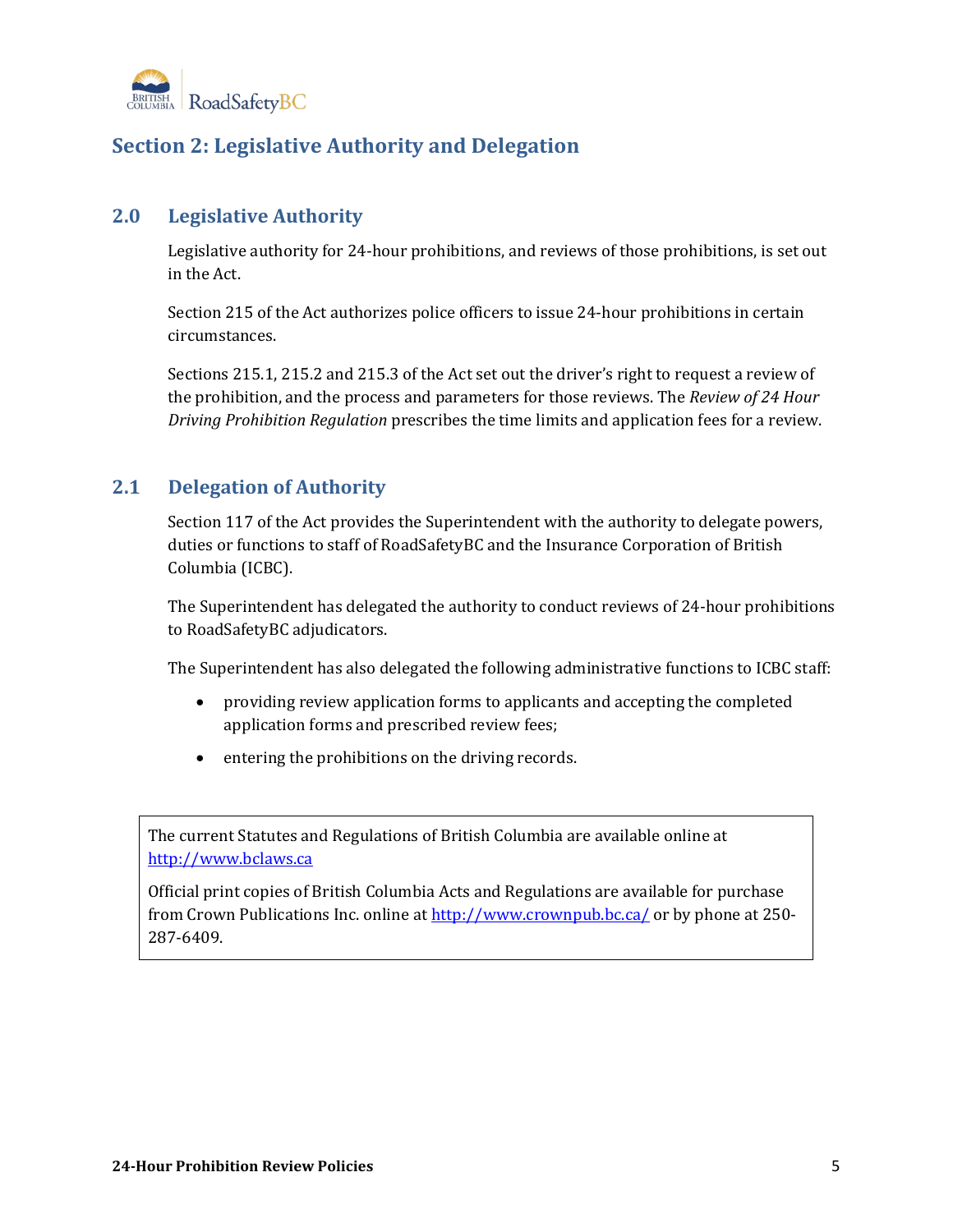

## <span id="page-6-0"></span>**Section 3: The 24-Hour Prohibition Review Process**

Unless otherwise specified, everything in this overview applies to both 24-hour prohibition reviews for alcohol and for drugs.



#### <span id="page-6-2"></span><span id="page-6-1"></span>**3.0 Application**

#### **Grounds for Review**

An individual may apply to the Superintendent for a review of their 24-hour driving prohibition for one of the following three reasons:

- 1. In the case of a 24-hour prohibition for **alcohol**, the driver had the right to request, and did request, a blood alcohol test and the police officer failed to administer it
- 2. In the case of a 24-hour prohibition for **drugs**, the driver had the right to request, and did request to undergo a prescribed physical coordination test and the police officer failed to administer it; or
- 3. In the case of a 24-hour prohibition for **alcohol or for drugs**, the person served with the prohibition was not a driver.

These are the only grounds an adjudicator can consider on an application for review of a 24 hour prohibition. An adjudicator can only revoke a 24-hour prohibition for one of these reasons.

#### <span id="page-6-3"></span>**Application Form and Review Fee**

Individuals must submit an application form and pay a review fee in order to initiate a 24 hour prohibition review. Application forms (*24-Hour Prohibition Application for Review,*  MV2648) are available at all **[ICBC Driver Licensing Offices](http://www.icbc.com/locators/Pages/default.aspx) (DLO)** and **Service BC offices**.

The fee for a 24-hour prohibition review is \$100. This fee cannot be waived and it will not be refunded to the applicant after a review has been conducted, regardless of the outcome.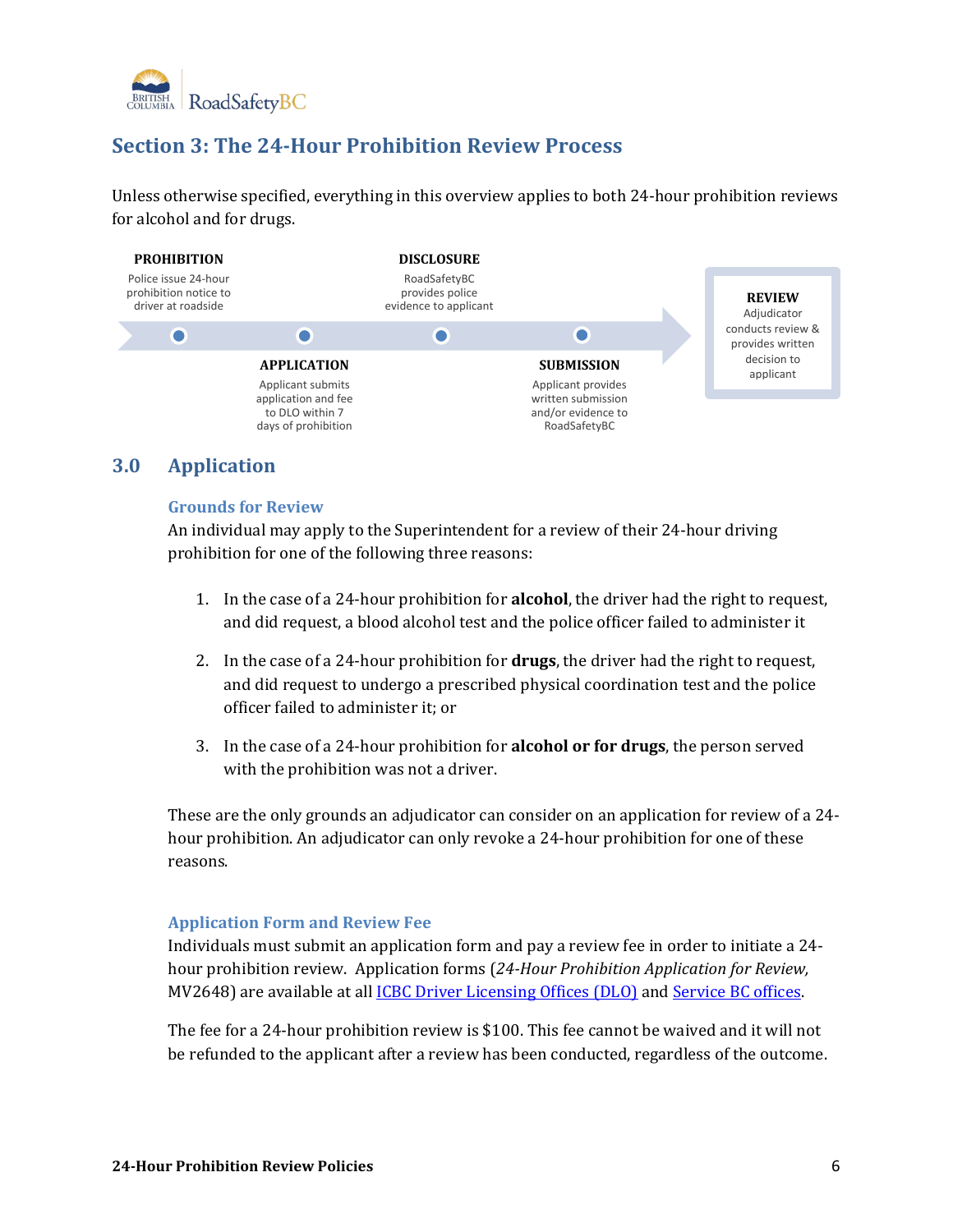<span id="page-7-0"></span>

#### **Timeframe for Receiving Applications**

Applicants are required to submit a completed application form and review fee to a DLO or Service BC office within seven days after being served with the Notice of Driving Prohibition.[4](#page-7-3)

This is a legislated timeframe; the Superintendent cannot consider any applications after the seven-day period.

#### <span id="page-7-1"></span>**3.1 Disclosure**

After issuing the 24-hour driving prohibition, police send to ICBC:

- the Notice of 24-Hour Prohibition and the Officer's Report
	- o These describe the incident that resulted in the police officer issuing the Notice,
- Any other relevant information they wish to provide.

ICBC enters the prohibition on the driver's driving record. If a driver applies for a review, RoadSafetyBC sends a disclosure letter along with a copy of the police evidence to the applicant. The purpose of disclosure is to ensure applicants are aware of the case being presented against them to the adjudicator.

The failure of the police officer to send a Report to ICBC does not automatically result in the revocation of the 24-hour prohibition because the onus is on the applicant to establish a ground for revocation as set out in Section 4.1 of this document. The adjudicator will conduct the review based on the information before them.

## <span id="page-7-2"></span>**3.2 Applicant Submission**

After applicants have been provided with disclosure (i.e., the police's evidence), they will have an opportunity to provide submissions and evidence in support of their submissions. An applicant's submissions and evidence must be in writing and must be received by RoadSafetyBC by the date specified in the disclosure letter. This date is typically 21 days from the date of disclosure.

Some factors for applicants to consider when preparing their submissions and evidence are outlined in **[Section 4](#page-9-0)** of this document.

<span id="page-7-3"></span> <sup>4</sup> The legislated seven-day deadline for filing an application for review did not apply to 24-hour prohibitions issued under s. 215(3) between October 17, 2018 and December 9, 2018.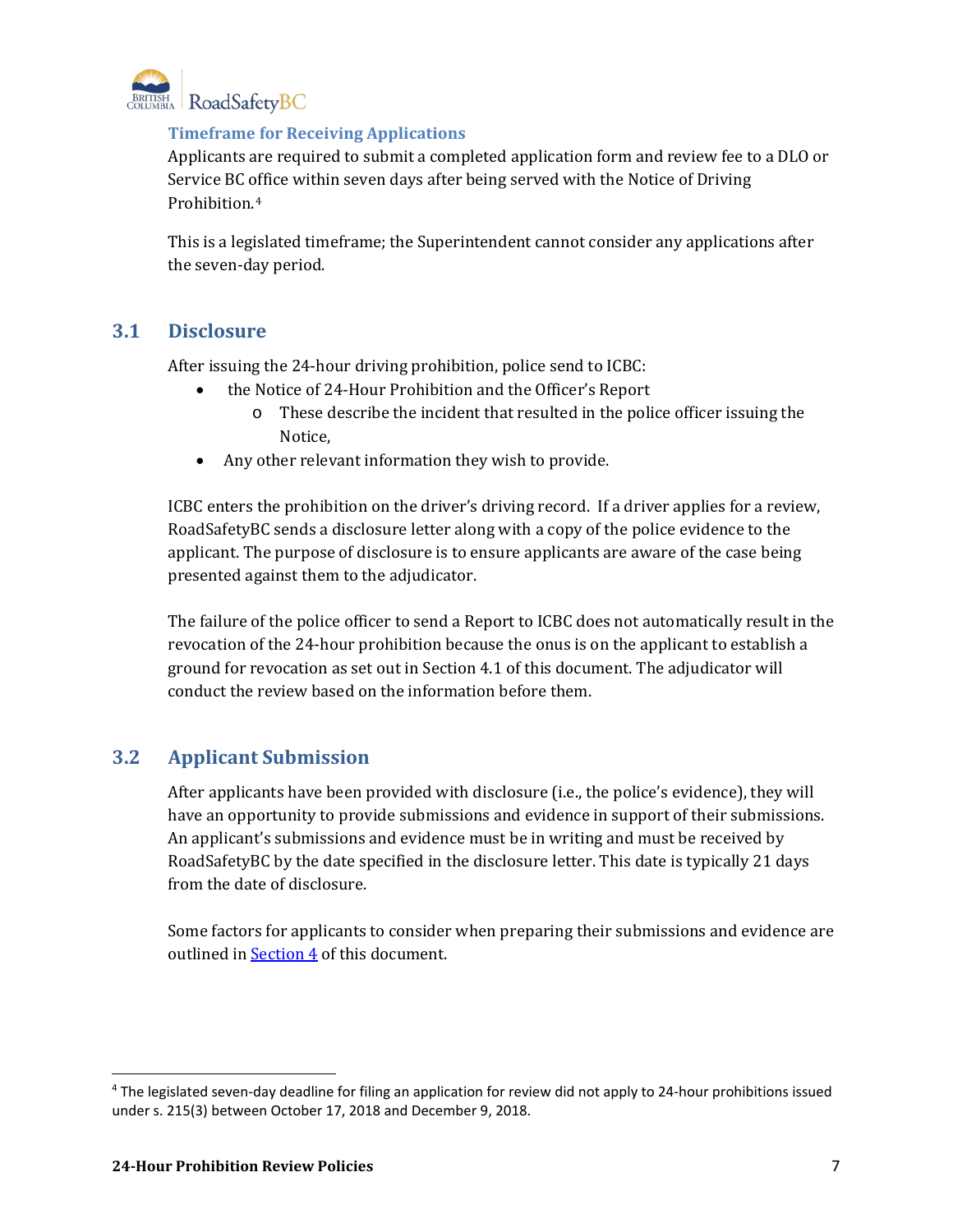

#### <span id="page-8-0"></span>**3.3 Review and Decision**

The adjudicator conducts the 24-hour prohibition review once the time period for the applicant to make a submission set out in the disclosure letter has ended.

All 24-hour prohibition reviews are written reviews. Applicants and police each submit their case in writing, and adjudicators provide a written decision. No oral reviews will be conducted.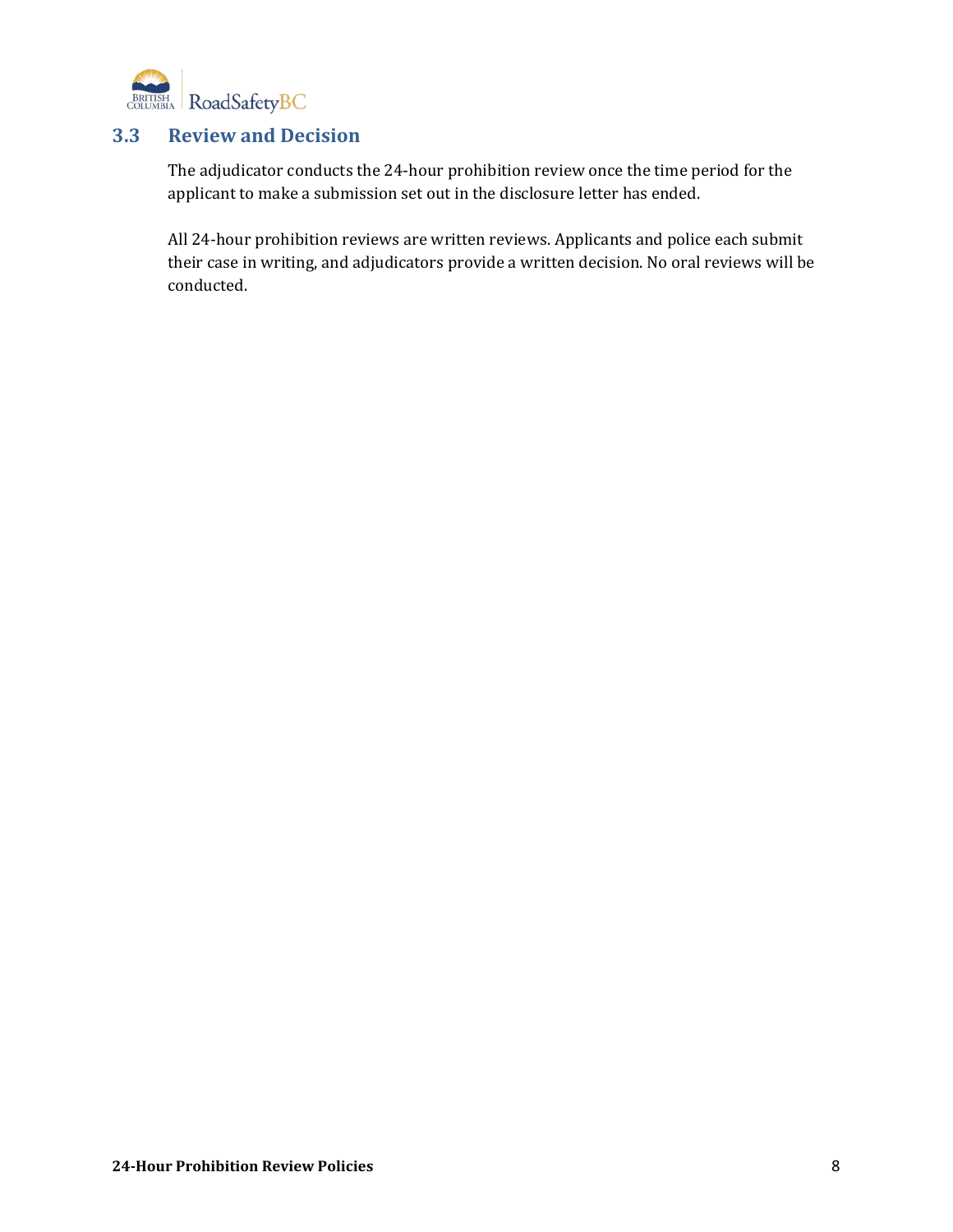

## <span id="page-9-0"></span>**Section 4: The Review Hearing**

#### <span id="page-9-1"></span>**4.0 General Considerations in a Review**

- The Act only allows an adjudicator to consider the following materials in a review hearing:
	- o The police officer's report that is delivered to ICBC with the Notice of 24-Hour Prohibition;
	- o Other relevant information provided by the police officer with the report; and
	- o Any relevant information provided by the applicant.
- The Superintendent cannot revoke a 24-hour prohibition for any reason other than the three grounds outlined in s. 215.3 of the Act which are set out i[n section 3.0](#page-6-1) of this document.

Factors that are **not relevant** to the legislated grounds for revocation in a 24-hour prohibition review include, but are not limited to:

- Hardship or the applicant's personal circumstances;
- The applicant's driving record;
- For a prohibition served for alcohol-affected driving:
	- o Factors that may have impacted the reliability of the result of the BAC test or relate to the actual BAC of the applicant at the time in question; and
- For a prohibition served for drug-affected driving:
	- o Factors that may have impacted the reliability of the result of the prescribed physical coordination test or relate to the actual BDC of the applicant at the time in question.

#### <span id="page-9-2"></span>**4.1 Burden of Proof**

The burden of proof for administrative decisions is the civil standard of "on a balance of probabilities", rather than the criminal standard of "beyond a reasonable doubt". When conducting a 24-hour prohibition review, the adjudicator weighs the evidence from both the applicant and the police officer and makes a decision "on the balance of probabilities".

In a 24-hour prohibition review, the burden of proof, or onus, is on the applicant. The applicant must provide evidence or refer to relevant evidence in the police disclosure on the issues to be determined. What this means is if there is no credible and reliable evidence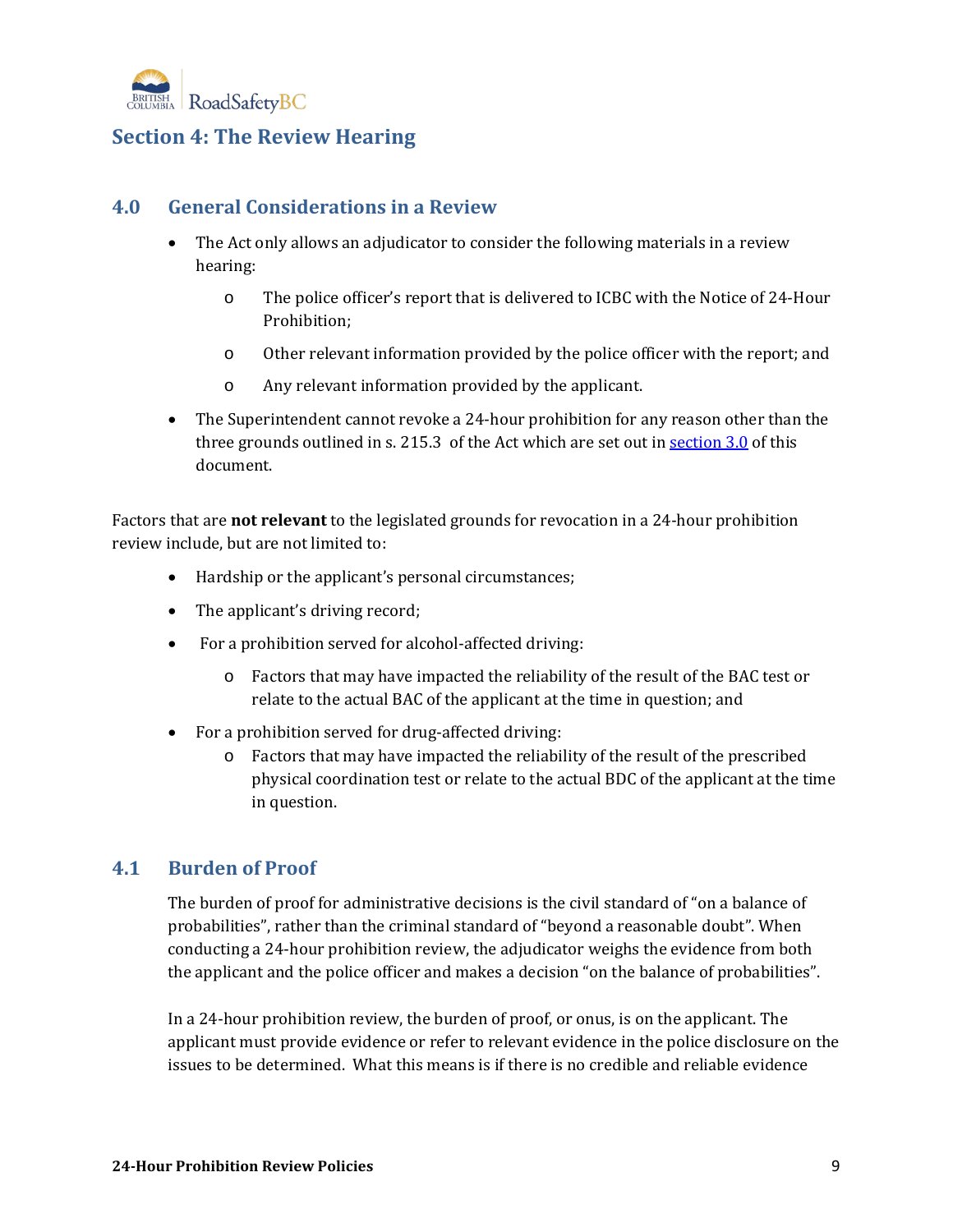

before the adjudicator on a particular issue (for instance, whether or not the applicant was a driver), the prohibition will not be revoked because the applicant has not met their onus.

#### <span id="page-10-0"></span>**4.2 Reason for Review:** *Failure to administer BAC test when requested*

Applicants who select this reason for review on their application must establish, on a balance of probabilities, that:

- they had a right to request a blood alcohol test;
- they forthwith requested a test; and
- the officer failed to provide them with an opportunity to undergo the test.

A driver has the right to request and undergo a BAC test if the police officer who serves the Notice of 24-Hour Prohibition for alcohol on the driver did not perform a test of the driver's BAC with an ASD prior to serving the Notice.

Drivers served with a 24-hour prohibition where an ASD has registered a BAC of greater than 50 mg of alcohol per 100 mL of blood do not have right to request a second BAC test or a prescribed physical coordination test.

## <span id="page-10-1"></span>**4.3 Reason for Review:** *Failure to administer a prescribed physical coordination test when requested*

Applicants who select this reason for review on their application must establish, on a balance of probabilities, that:

- they had a right to request a prescribed physical coordination test;
- they forthwith requested a test; and
- the officer failed to provide them with an opportunity to undergo the test.

A driver has the right to request or undergo a prescribed physical coordination test if the police officer who serves the Notice of 24-Hour Prohibition for drugs on the driver did not perform this test prior to serving the Notice.

Drivers served with a 24-hour prohibition do not have right to request a second prescribed physical coordination test.

## <span id="page-10-2"></span>**4.4 Reason for Review:** *Applicant was not the driver or did not have care or control of the motor vehicle*

Applicants who select this reason for review on their application must establish, on a balance of probabilities, that they:

• were not the driver; or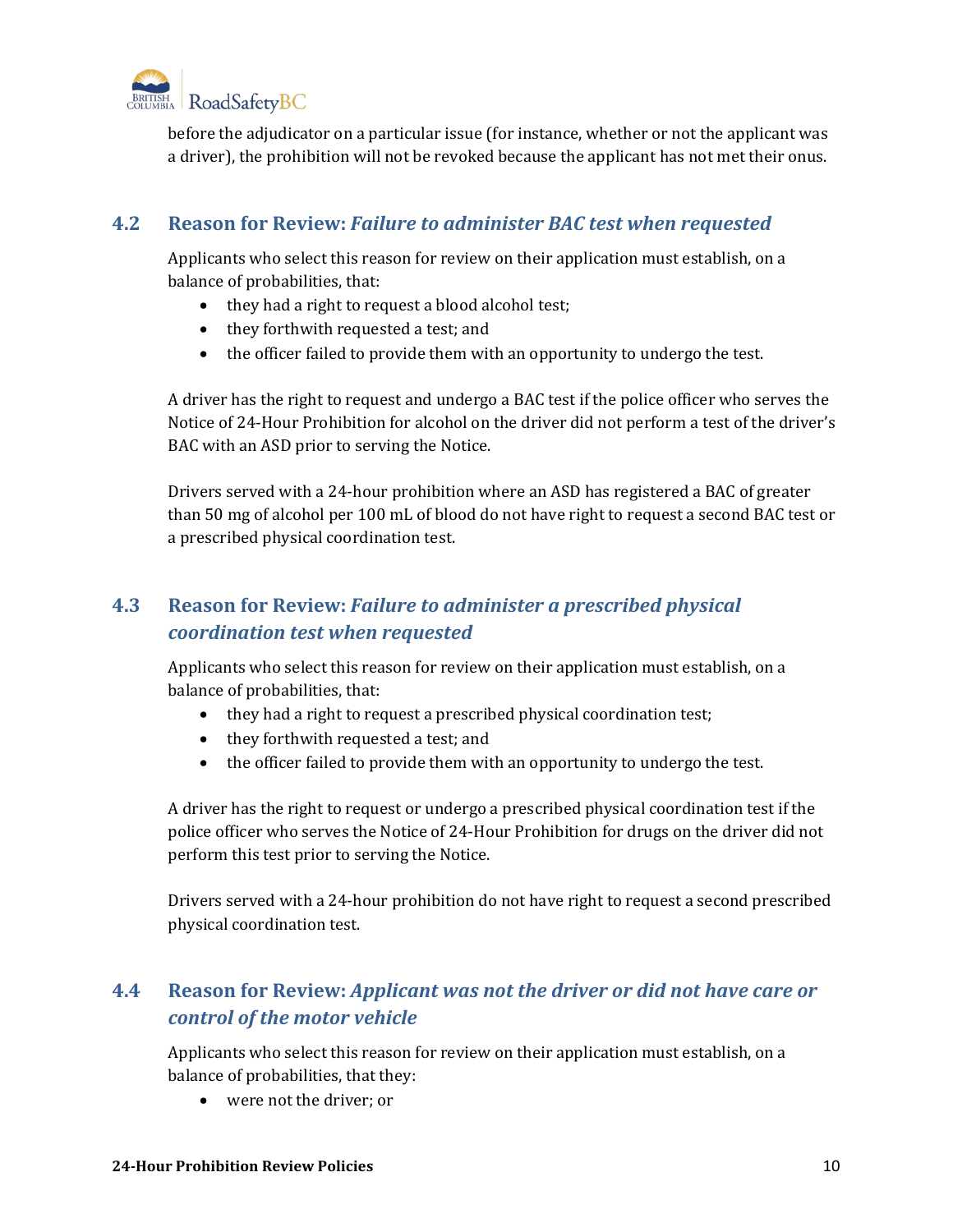

• did not have care or control of a motor vehicle on a highway or industrial road whether or not the motor vehicle was in motion.

Factors that courts have found relevant when determining whether a person was in care or control of a vehicle have included, but have not been limited to:

- The driver's location in the vehicle
- The driver's reason for occupying the vehicle
- The driver's intention to operate the motor vehicle in the future
- Whether there was a realistic risk that the vehicle would be set in motion
- Whether there was a realistic risk the driver's intention to operate the motor vehicle in the future could change

#### <span id="page-11-0"></span>**4.5 Decision Outcomes**

At the conclusion of the 24-hour prohibition review, the 24-hour prohibition is either revoked or not revoked.

The adjudicator prepares a written decision, with reasons, to communicate the outcome to the applicant.

<span id="page-11-1"></span>If the 24-hour prohibition is revoked, RoadSafetyBC will notify ICBC to remove the prohibition from the driving record.